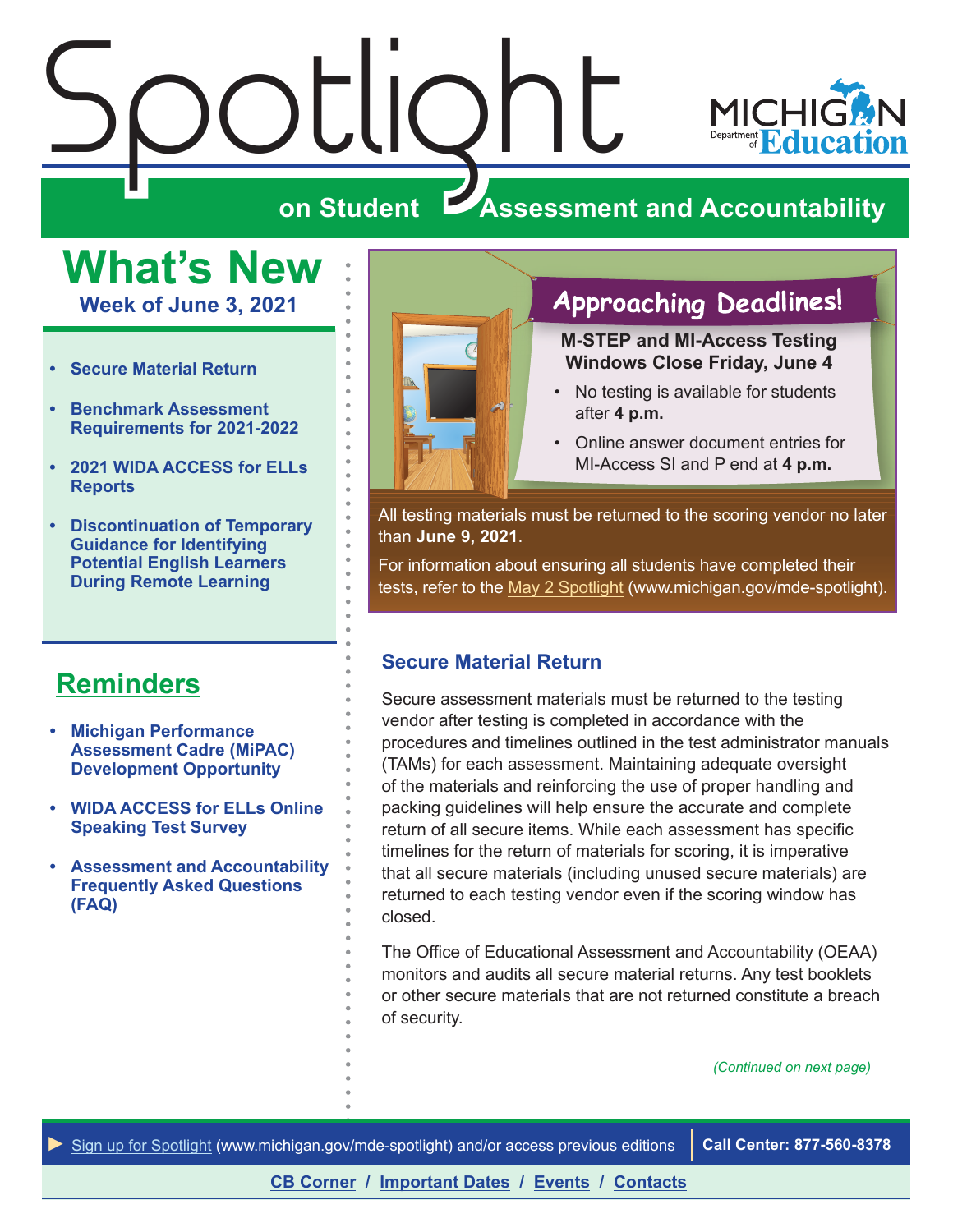# <span id="page-1-0"></span>Spotlight **on Student Assessment and Accountability** June 3, 2021

See the following information for assessment-specific material return instructions.

### **M-STEP**

- Refer to page 65 of the [M-STEP TAM](https://www.michigan.gov/documents/mde/M-STEP_Test_Administration_Manual_630729_7.pdf) for directions on handling and returning materials.
- **Return Deadlines:**
	- » May 26, 2021 (for grades 5, 8, and 11)
	- » June 9, 2021 (for grades 3, 4, 6, and 7)
- If you need assistance with shipping, contact Measurement Incorporated at 1-877-560-8378.

### **MI-Access (FI, SI/P)**

- Refer to page 55 of the [MI-Access FI TAM](https://www.michigan.gov/documents/mde/MI-ACCESS_Functional_Independence_TAM_635412_7.pdf) for directions on returning materials.
- Refer to page 45 of the [MI-Access SI/P TAM](https://www.michigan.gov/documents/mde/Participation_and_Supported_Independence_TAM_635414_7.pdf) for directions on returning materials.
- **Return Deadline:** June 9, 2021
- If you need assistance with shipping, contact Measurement Incorporated at 1-877-560-8378

### **ACT WorkKeys**

- Refer to page 29 of the [ACT WorkKeys Test](https://www.act.org/content/dam/act/secured/documents/pdfs/state-district-test-coordinator-paper-test.pdf)  [Coordinator Manual](https://www.act.org/content/dam/act/secured/documents/pdfs/state-district-test-coordinator-paper-test.pdf) for more information on preparing materials for return.
- **Return Deadline:** May 20, 2021
- If you need assistance with shipping, contact ACT directly at 800-553-6244.

### **SAT with Essay and PSAT 8/9 and PSAT 10**

- Refer to the Coordinator Manuals for specific instructions on returning test materials:
	- » [SAT Coordinator Manual,](https://www.michigan.gov/documents/mde/MI_SAT_Coordinator_Manual_678521_7.pdf) pages 48-51
	- » [PSAT 10 Coordinator Manual](https://www.michigan.gov/documents/mde/PSAT_10_Coordinator_Manual_680455_7.pdf), pages 44-47
	- » [PSAT 8/9 Coordinator Manual](https://www.michigan.gov/documents/mde/PSAT_89_Coordinator_Manual_680457_7.pdf), pages 44-47
- **Return Deadline:** May 20, 2021

More detailed information is included in the [Spring](https://www.michigan.gov/documents/mde/Test_Book_Usage_V2_719205_7.pdf)  [2021 Test Book Usage and Return Information](https://www.michigan.gov/documents/mde/Test_Book_Usage_V2_719205_7.pdf) document located on the [MME](www.michigan.gov/mme) (www.michigan.gov/ mme) and [PSAT](http://www.michigan.gov/psat) (www.michigan.gov/psat) web pages.

If you need assistance with shipping, contact Michigan School Day Support at 866-870-3127.

### **Benchmark Assessment Requirements for 2021-2022**

Benchmark assessment requirements for academic year 2020-21 were written into Michigan law under Public Act 149 of 2020. These have been extended in academic year 2021-22 under Public Act 3 of 2021. The relevant section is MCL 388.1704a. Because these requirements are part of the State School Aid Act and this year's budget is not yet finalized, there may be further changes to these laws. This article outlines the current law and proposed changes.

Current requirements for 2021-22 are substantially similar to 2020-21, as described in the [September 3,](https://www.michigan.gov/documents/mde/Spotlight_9-3-20_701391_7.pdf)  [2020 Spotlight](https://www.michigan.gov/documents/mde/Spotlight_9-3-20_701391_7.pdf) (www.michigan.gov/mde-spotlight). The significant changes are:

- Benchmark assessment data must be reported to the Michigan Department of Education (MDE) within 30 days, including growth data from Fall 2020 to Fall 2021 if available. (subsection 1f)
- Districts can apply to MDE for funding for the benchmark assessments, amounting to \$12.50 per membership pupil in grades K-8. (subsections 2-3)

The current draft of the Senate budget bill would also increase the number of eligible benchmark assessment providers, from the current four to "at least five but not more than six", and add a requirement

*(Continued on next page)*

**Call Center: 877-560-8378** (select appropriate option) for assistance with assessment or accountability issues

[What's New](#page-0-0) / [CB Corner](#page-4-0) / [Important Dates](#page-5-0) / [Events](#page-6-0) / [Contacts](#page-7-0) 2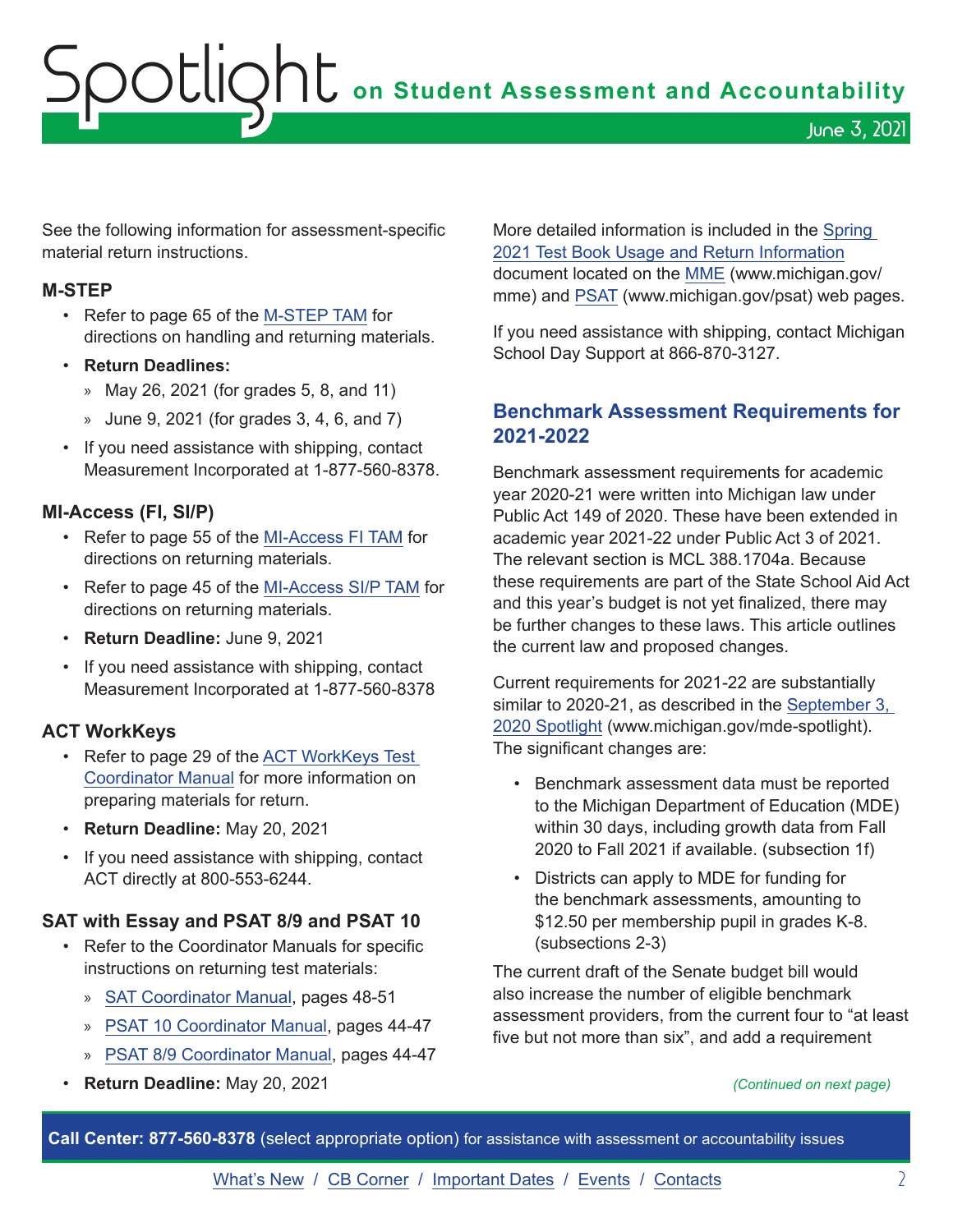# <span id="page-2-0"></span>OOCLIQht on Student Assessment and Accountability June 3, 2021

already met (that one of the providers offer an oral reading fluency online assessment). There is also a proposal to extend the requirement and funding into the 2022-23 academic year.

**None of these proposals or requirements are final until the budget for the coming fiscal year is signed.** As both current law and the proposed changes are substantially similar to what the law requires for the current academic year, MDE recommends that districts continue planning on that basis and watch future Spotlights for further updates as requirements are finalized.

### **2021 WIDA ACCESS for ELLs Reports**

The 2021 WIDA ACCESS for ELLs and Alternate ACCESS for ELLs assessment reports will be available in [WIDA AMS](http://www.wida-ams.us) (www.wida-am.us) on **July 30, 2021**.

To prepare for the reports' release, educators can review these resources now to get a better understanding of the information in these reports and how to best use them.

- [Using 2021 WIDA ACCESS Scores](https://www.michigan.gov/documents/mde/Using_2021_WIDA_ACCESS_Scores_726504_7.pdf) Quick guide to the best uses of this year's summative WIDA assessment scores
- [Interpretive Guide for ACCESS for ELLs Score](https://wida.wisc.edu/resources/access-ells-interpretive-guide-score-reports)  [Reports: Kindergarten - Grade 12](https://wida.wisc.edu/resources/access-ells-interpretive-guide-score-reports) Comprehensive document with information on understanding the scores
- [Interpretive Guide for Alternate ACCESS for](https://wida.wisc.edu/resources/alternate-access-ells-interpretive-guide-score-reports)  [ELLs Score Reports](https://wida.wisc.edu/resources/alternate-access-ells-interpretive-guide-score-reports) Comprehensive document providing information on understanding the scores

### **Discontinuation of Temporary Guidance for Identifying Potential English Learners During Remote Learning**

The [Temporary Guidance for Identifying Potential](http://www.michigan.gov/documents/mde/Identifying_ELL_699655_7.docx)  [English Learners During Remote Learning](http://www.michigan.gov/documents/mde/Identifying_ELL_699655_7.docx) is set to sunset at the end of the 2020-21 school year.

Educators can still use the Temporary Guidance for students enrolling now for the 2021-22 school year. However, once a district begins formal instruction for the 2021-22 school year, the K W-APT and the WIDA Screener must be administered.

**Call Center: 877-560-8378** (select appropriate option) for assistance with assessment or accountability issues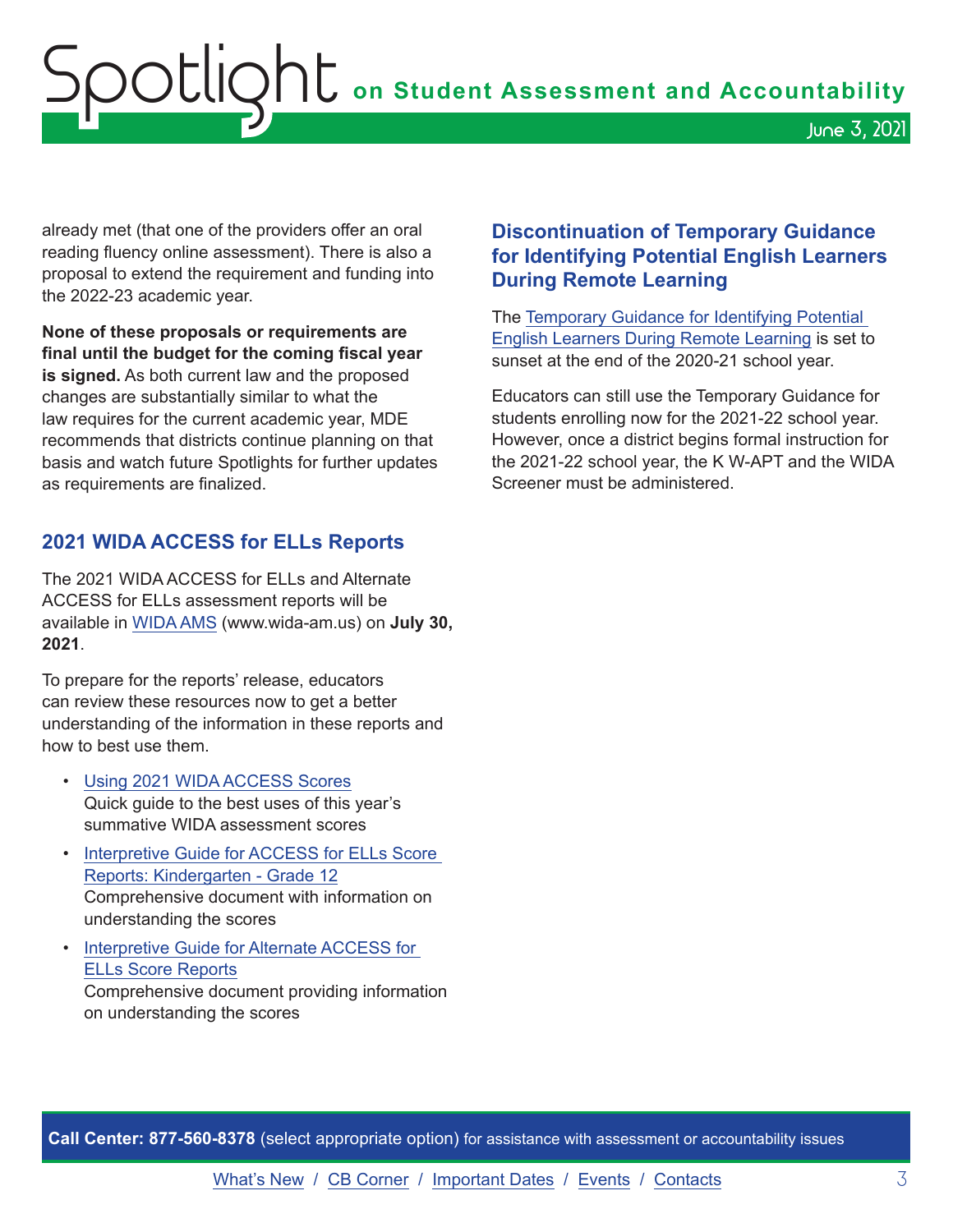<span id="page-3-1"></span>**Spotlight** on Student Assessment and Accountability

<span id="page-3-0"></span>

### **Michigan Performance Assessment Cadre (MiPAC) Development Opportunity**

Are you interested in learning about developing and implementing performance assessments in your

district/school? Join the Office of Educational Assessment and Accountability as we work with the Michigan Assessment Consortium to develop performance assessments that are aligned to



Michigan's academic standards and model essential skills in mathematics and English language arts (ELA) in grades 3-8.

Information about preferred candidate qualifications and participant expectations is available in the [May](https://www.michigan.gov/documents/mde/Spotlight_5-13-21_725244_7.pdf)  [13, 2021 Spotlight](https://www.michigan.gov/documents/mde/Spotlight_5-13-21_725244_7.pdf) edition (www.michigan.gov/mdespotlight).

If you are interested in participating, submit your resume in an email to [mde-oeaa@michigan.gov,](mailto:mde-oeaa%40michigan.gov?subject=MiPAC%20Application) using the subject line: "MiPAC Application".

### **WIDA ACCESS for ELLs Online Speaking Test Survey**

June 3, 2021

WIDA wants to know what you think of the WIDA ACCESS for ELLs Online Speaking test, and what speaking activities you use in your classroom.

To help WIDA improve the WIDA ACCESS for ELLs Online Speaking test, please respond to this [survey](https://www.surveymonkey.com/r/SpeakingTest) (www.surveymonkey.com/r/SpeakingTest). It should take no more than 15 minutes to complete the survey, which will close on **June 28, 2021**.

### **Assessment and Accountability Frequently Asked Questions (FAQ)**

In light of the recent announcements on the approval of Michigan Department of Education's accountability waiver and the denial of our assessment waiver, the Office of Assessment and Accountability has provided two FAQ documents to address some of the frequently asked questions that have recently come into our office.

- [FAQ Assessments](https://www.michigan.gov/documents/mde/Spring_2021_Summative_Assessments_FAQ_721789_7.pdf)
- [FAQ Accountability](https://www.michigan.gov/documents/mde/Michigan_School_Accountability_Planning_and_Response_to_COVID-19_701197_7.pdf)

**Call Center: 877-560-8378** (select appropriate option) for assistance with assessment or accountability issues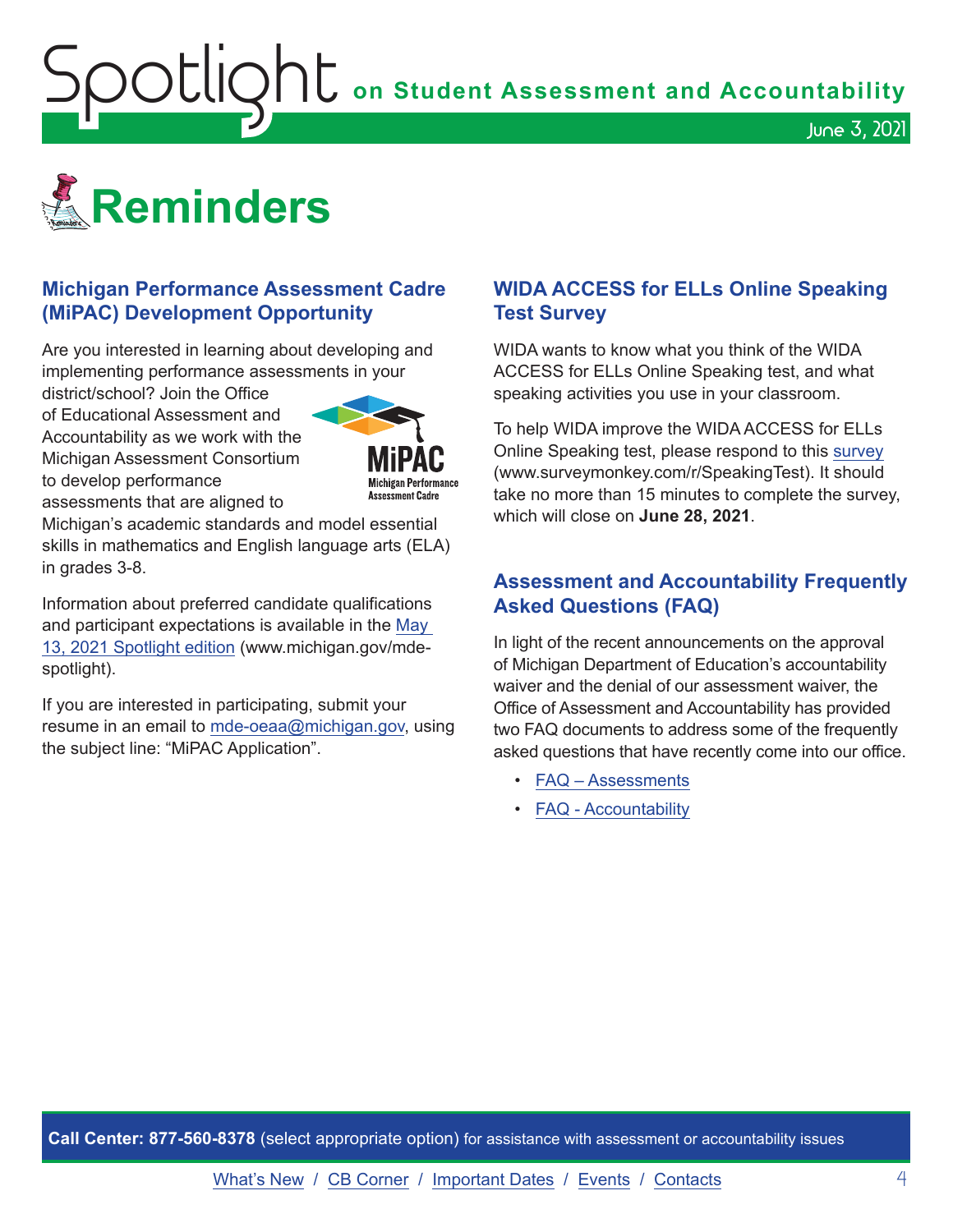**Soutlight** on Student Assessment and Accountability

June 3, 2021

### **CB** College Board Corner

<span id="page-4-0"></span>*Information on SAT*®*, PSAT*™ *8/9, and PSAT*™*10 provided by the College Board*

### **Questions about Spring SAT, PSAT 8/9, or PSAT 10?**

- Call the Michigan Educator Hotline: 866-870-3127 (select Option 1)
- Email: [michiganadministratorsupport@](mailto:michiganadministratorsupport%40collegeboard.org?subject=) [collegeboard.org](mailto:michiganadministratorsupport%40collegeboard.org?subject=)

### **REMINDERS**

### **Thank You!**

Thank you to all who served as test coordinators, SSD coordinators, proctors, hall monitors, or room monitors for the Spring 2021 administration. We understand this has been a stressful year for all educators, and we greatly appreciate your flexibility, hard work, and your dedication to your students!

### **SSD Coordinator Email – School Testing Calendar**

SSD coordinators may have received an email from the SSD department about updating your school's testing calendar. Although the Michigan Department of Education is providing your students with the SAT on a school day, some students may also choose to register for a weekend administration of the SAT at their own expense. For weekend testing, most students will test in a weekend test center. These test centers are normally housed in high schools or colleges that applied to the College Board and were approved for weekend testing. Many accommodations, including extra breaks, use of a calculator, and others, can be provided in a weekend test center. However, students who have certain accommodations—such as double time, pre-recorded audio via MP3 streaming, braille, or large font greater than 20 point—will test in their school due to their special testing needs. This "school-based testing" means accommodated students may be looking to test in your school, even if you have not signed up to be a weekend test center.

The primary SSD coordinator of a school serves as the contact for the College Board and for students who require school-based testing. To support this process, each primary SSD coordinator is asked to fill out their school testing calendar, which can be accessed on the SSD Online Dashboard. This allows you to notify us if there are administrations for which you will **not** be able to provide school-based testing. The testing calendar in SSD Online is for SAT only. It can be updated for schools that are only testing PSAT, but remember it is **not related to state testing** in any way.

The decision to support school-based testing administrations is completely at the discretion of the school. Neither the College Board nor the Michigan Department of Education requires you to participate, nor does this have an impact on the state-provided spring testing. To see the students at your school who have registered for a national administration, the SSD coordinator can check the SSD Online Dashboard for a student's registered test date. If you decide to not support the national testing for these students who need accommodations, College Board will work with the students directly to find another school in the area that is available for school-based testing.

**Call Center: 877-560-8378** (select appropriate option) for assistance with assessment or accountability issues

[What's New](#page-0-0) / [CB Corner](#page-4-0) / [Important Dates](#page-5-0) / [Events](#page-6-0) / [Contacts](#page-7-0) 5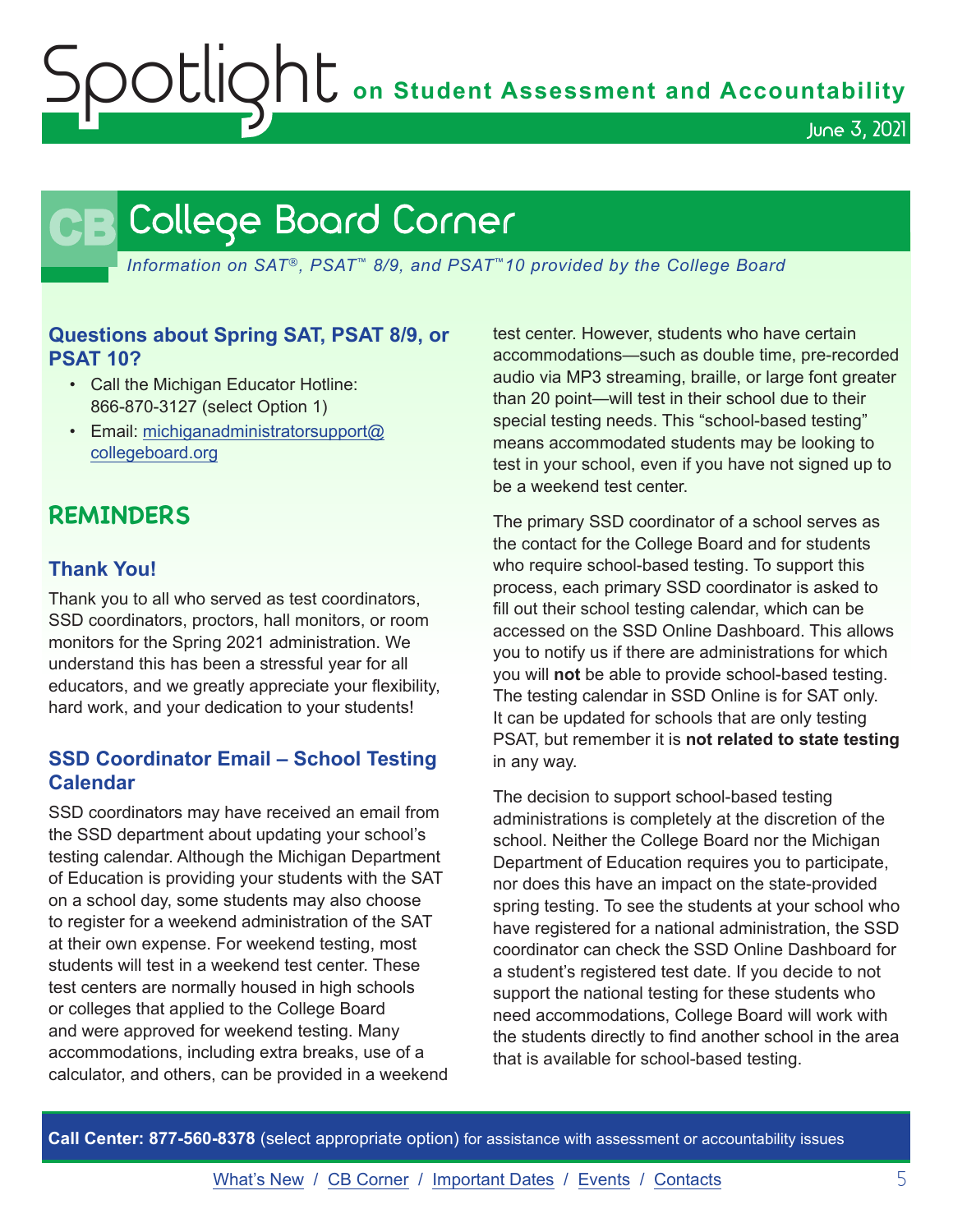### on Student Assessment and Accountability June 3, 2021 FIL.

# <span id="page-5-0"></span>**Important Dates**

### **Approaching Deadlines!**

### **Friday, June 4, 2021 at 4 p.m.**

- Online and paper/pencil assessment window for **M-STEP** grades 3, 4, 6, and 7 **CLOSES**
- **MI-Access FI** Online and Paper/Pencil assessment window for all grades **CLOSES**
- **MI-Access SI/P** online score entry **CLOSES**

### **June 2021**

#### **June 22-28, 2021**

• Window to verify Answer Documents Received for **WIDA ACCESS and Alternate ACCESS for ELLs**, **SAT**, **PSAT 8/9**, **PSAT 10**, **ACT WorkKeys**, **M-STEP**, and **MI-Access**

### **June 29 – July 2, 2021**

• Students Not Tested window for **WIDA ACCESS and Alternate ACCESS for ELLs**, **SAT**, **PSAT 8/9**, **PSAT 10**, **ACT WorkKeys**, **M-STEP**, and **MI-Access**

### **Early Literacy and Mathematics**

### **Now – June 29, 2021**

Wed

• **Early Literacy and Mathematics Benchmark Assessments (K-2)** Pre-identification of students in OEAA Secure Site window

l nu

5

12

6

13

#### **Now – June 30, 2021**

• **Early Literacy and Mathematics Benchmark Assessments (K-2)** Online testing window

### **July 2021**

### **Wednesday, July 28, 2021, 10-11 a.m.**

• **DRC Webinar: Technology Coordinator Training** – applies to the Benchmark Assessments, WIDA Screener, WIDA ACCESS for ELLs, and Spring 2022 testing [Join webinar](https://datarecognitioncorp.zoom.us/j/94405940716) (https://datarecognitioncorp.zoom. us/j/94405940716)

**Call Center: 877-560-8378** (select appropriate option) for assistance with assessment or accountability issues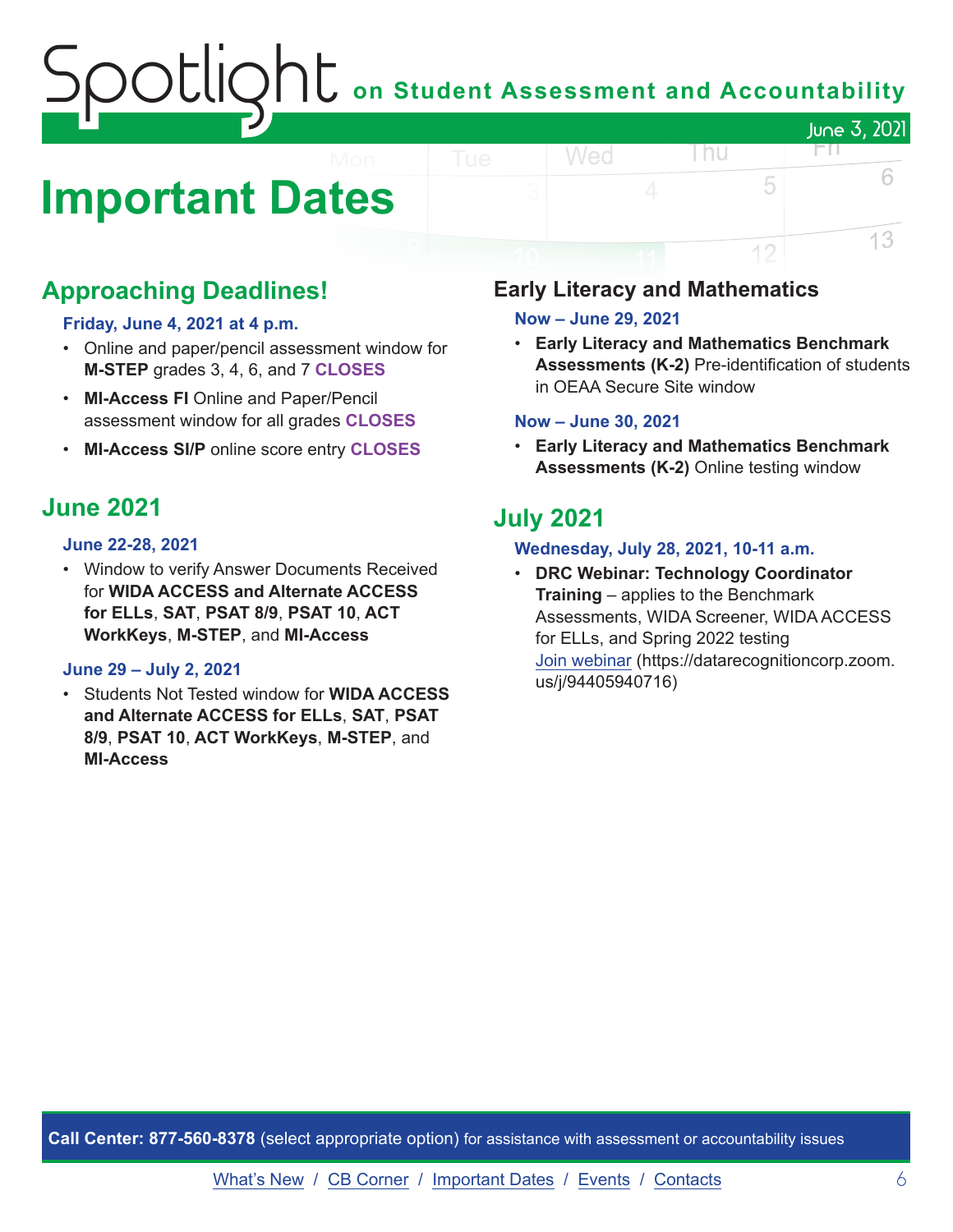### on Student Assessment and Accountability June 3, 2021 FIL.

<span id="page-6-0"></span>

### **Building a Better Assessment Future**

Virtual Conference **June 28–30, 2021 9:00 a.m. – 3:45 p.m.**

Did you know that about 80 percent of the assessments given to students are the result of decisions made by local educators? Those decisions will be the focus of the [Building a Better Assessment](https://www.michiganassessmentconsortium.org/event/building-a-better-assessment-future/)  [Future](https://www.michiganassessmentconsortium.org/event/building-a-better-assessment-future/) virtual conference. This "not-to-be-missed" event offers support for district teams as they reimagine their districts' assessment systems and improve learning for all students.

The BBAF conference will take place **June 28-30, 2021** and is hosted by [Michigan Assessment Consortium](http://www.michiganassessmentconsortium.org/)  [\(MAC\)](http://www.michiganassessmentconsortium.org/) in partnership with Michigan Department of Education's [FAME](http://www.famemichigan.org/) (Formative Assessment for Michigan Educators) program and [Oakland Schools.](https://www.oakland.k12.mi.us/) Event participants will hear from and engage with respected national and international assessment experts, such as Susan Brookhart, Jan Chappuis, Margaret Heritage, Jim Pellegrino, Ken O'Connor, and Rick Stiggins.

Participants will also have ample time to work with Michigan assessment leaders, reflect on their current assessment practices, and collaborate to find new opportunities to improve student learning through assessment.

5

12

#### **Come as a team or attend on your own!**

Educators and policy makers at all levels are invited to attend with schools/districts encouraged to register and work in teams of three or more. The event will feature group work time and office hours with selected experts, allowing participants to address their schools' unique opportunities. Plus, the FAME program and the MAC will support each team's work after the conference through private consultation and group engagements designed to keep the collaboration going.

### **Learn more**

Download and share the [BBAF conference flyer.](https://www.michiganassessmentconsortium.org/wp-content/uploads/BBAF-Flyer-1.pdf)

Find more details and register on the [Conference](https://www.michiganassessmentconsortium.org/event/building-a-better-assessment-future/)  [event page](https://www.michiganassessmentconsortium.org/event/building-a-better-assessment-future/) (bit.ly/MAC-BBAF).

**Call Center: 877-560-8378** (select appropriate option) for assistance with assessment or accountability issues

6

13